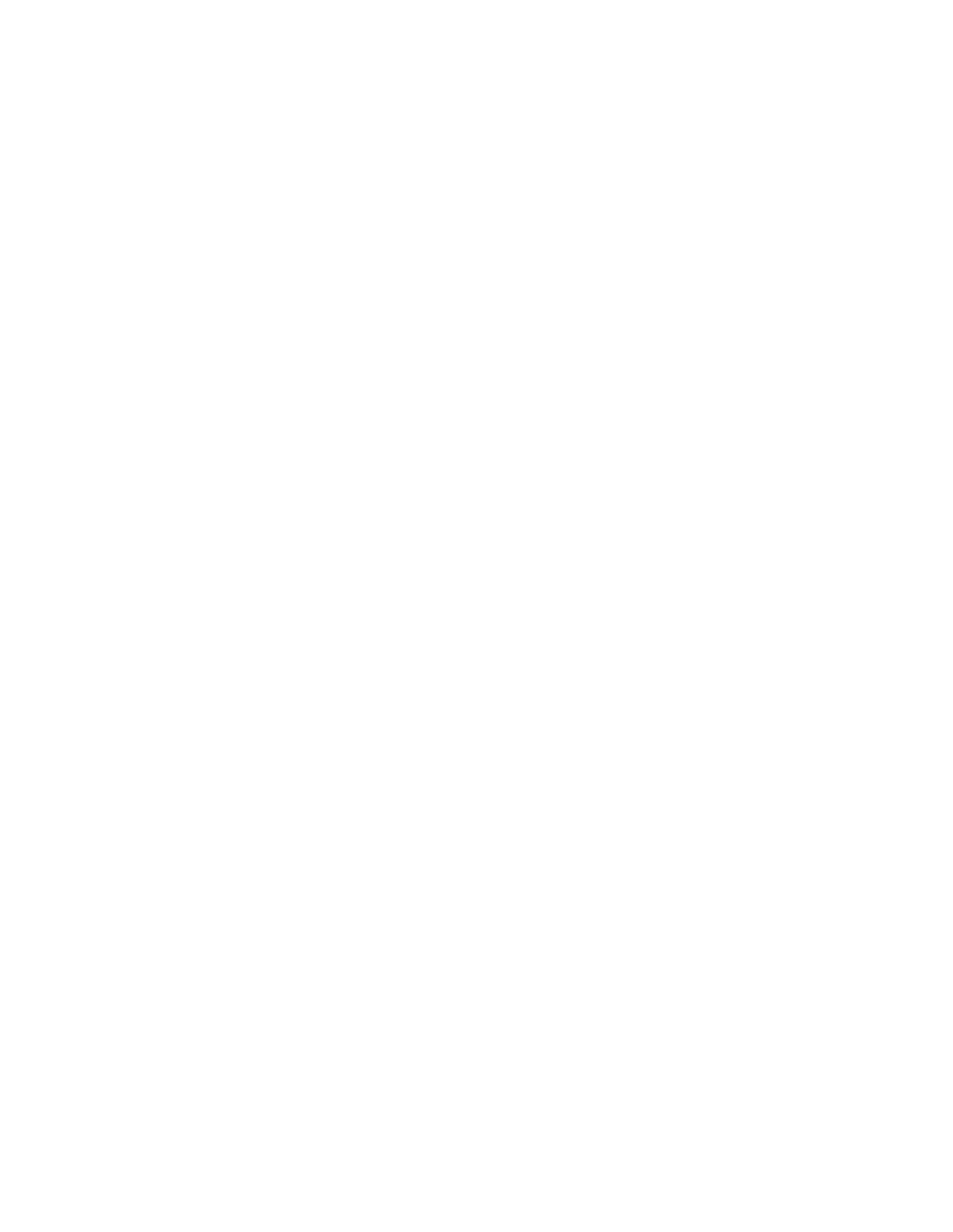

# **Statement by Mr. Guy Ryder, Director-General, International Labour Organization, to the IMFC**

### **Washington D.C., October 14, 2021**

#### *Summary*

- An estimated 8.8 per cent of total working hours, equivalent to the hours worked in one year by 255 million full-time workers, were lost globally in 2020 and global labour income is estimated to have declined by 8.3 per cent. Lower-middle-income countries experienced the greatest losses in working hours, which stood at 11.3 per cent, and in labour income, amounting to 12.3 per cent. Women in the informal economy, children and migrant workers were disproportionately impacted.
- About 88 per cent of global government spending to mitigate the effects of the crisis during the early phase of the pandemic has been in advanced economies. The unprecedented social protection and labour market measures were mostly implemented in advanced economies, leaving 53.1 per cent of the global population unprotected.
- A human-centred recovery from the crisis is urgently needed, based upon inclusive economic growth and employment, protection of all workers, universal social protection and social dialogue.
- The policy window for embarking on a high-road strategy in support of robust social protection systems needs to be seized in order to make rapid progress towards universal social protection systems while preparing for present and future challenges.
- A green and just transition holds massive potential for all countries, particularly by investing in more sustainable and diversified economies as well as in the creation of new productive employment opportunities.
- It is time to show solidarity and to increase investments in universal social protection, decent work and gender equal societies. These areas of priority require committed financing from all sources for the short, medium and long term.
- The UN Secretary-General has launched, jointly with the ILO, a Global Accelerator for Jobs and Social Protection with the aim of creating at least 400 million jobs by 2030, primarily in the green and care economies, and extending social protection floors to over 4 billion people currently not covered.
- The advances made through the Financing for Development Initiative need to be taken forward and to scale not just to address the imminent debt crisis, but to unleash investment in an inclusive, sustainable and resilient recovery, rechannelling the IMF's unprecedented allocation of Special Drawing Rights (SDRs) of US\$650 billion to those countries and purposes that need it most.
- As proposed in the Secretary-General's report, "Investing in Jobs and Social Protection for Poverty Eradication and a Sustainable Recovery", the ILO will convene a multilateral forum in 2022 to review and accelerate progress towards a job-rich, green, gender-responsive, socially inclusive and human-centred recovery.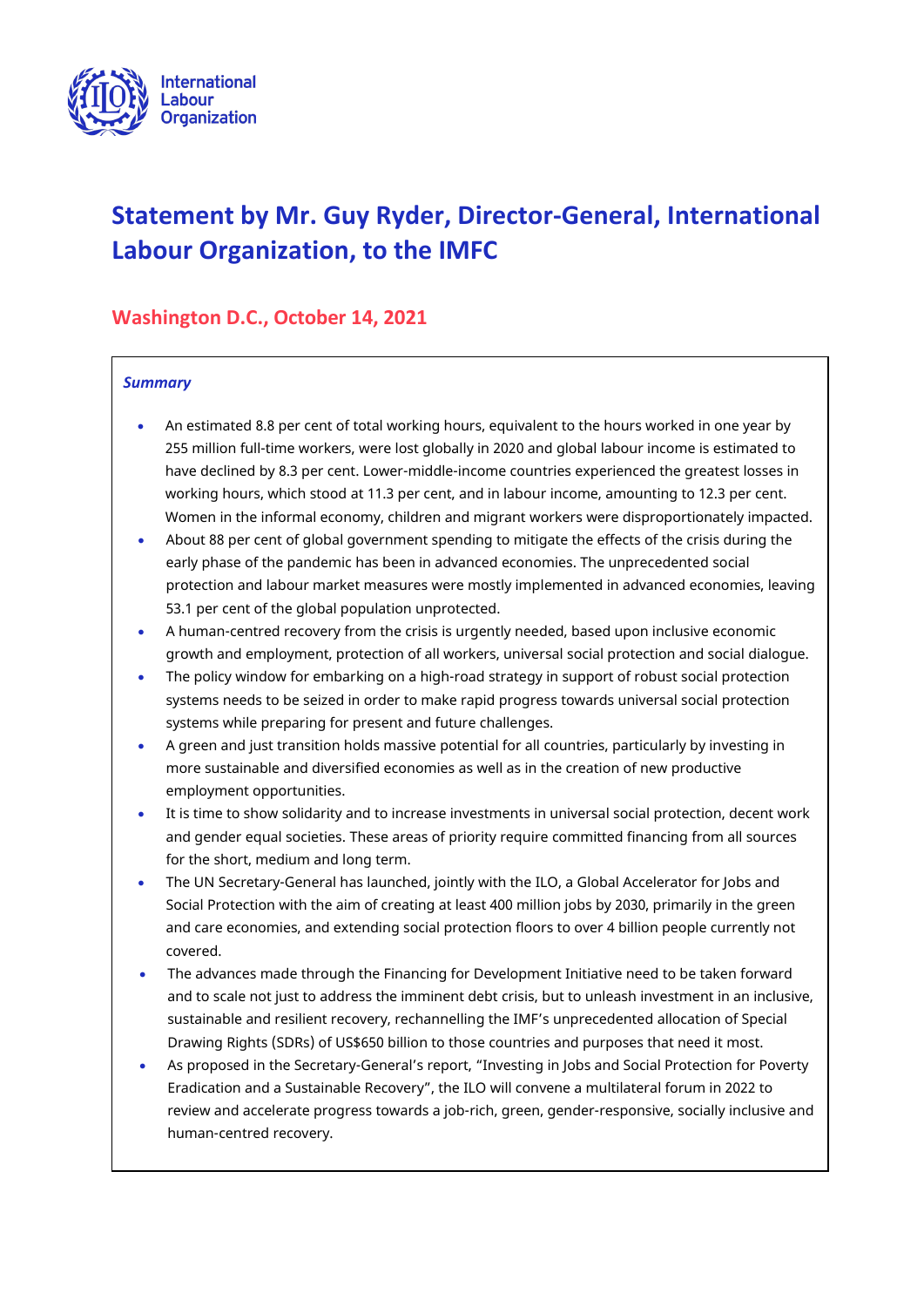## **Economic and social outlook**

#### **A two-track recovery**

The COVID-19 pandemic is the most serious global public health and socioeconomic crisis the world has faced in the past century, exacerbating pre-existing and systemic inequalities and threatening the longterm livelihoods and well-being of hundreds of millions of people.[1](#page-3-0) The recovery is deeply uneven, spurred by vast differences between advanced and developing economies in access to vaccines, the fiscal capacity and ability of governments to respond, a growing digital divide and the threat of a looming debt crisis. This two-track recovery is creating a great divergence, which puts the recovery itself at risk and undermines trust and solidarity.

In 2020, an estimated 8.8 per cent of total working hours, equivalent to the hours worked in one year by 255 million full-time workers, were lost globally. Lower-middle-income countries experienced the greatest losses in working hours, which stood at 11.3 per cent, while low-income countries experienced the lowest working-hour losses of all country income groups, at 6.7 per cent. Global labour income is estimated to have declined by 8.3 per cent in 2020 relative to 2019. The estimates indicate that the greatest labour income loss, amounting to 1[2](#page-3-1).3 per cent, was experienced by lower-middle income countries.<sup>2</sup>

#### **A disproportionate impact on the most vulnerable**

The impacts of the pandemic on the world of work disproportionately impacted the most vulnerable, especially women in the informal economy. Workers in the informal economy have been three times more likely to lose their jobs than those in formal employment and have suffered from a disproportionate decline in their income. Women's employment declined by 5 per cent in 2020, compared with 3.9 per cent for men. Additionally, 90 per cent of women who lost their jobs in 2020 exited the labour force, often due to intensified care responsibilities.<sup>[3](#page-3-2)</sup>

Children were particularly impacted. Child labour, which was already on the rise before COVID-19, is projected to increase by an additional 9 million to a total of 169 million children by the end of 2022, if current trends are not reversed.<sup>[4](#page-3-3)</sup> COVID-19-related containment measures have disproportionately impacted migrant workers and the channels for seasonal labour migration have been affected, with

<span id="page-3-0"></span><sup>&</sup>lt;sup>1</sup> United Nations (UN), [Investing in Jobs and Social Protection for Poverty Eradication and a Sustainable Recovery,](https://www.un.org/sites/un2.un.org/files/sg_policy_brief_on_jobs_and_social_protection_sept_2021.pdf) SG's Policy Brief, September 2021.

<span id="page-3-1"></span><sup>&</sup>lt;sup>2</sup> International Labour Organization (ILO)[, World Employment and Social Outlook –](https://www.ilo.org/global/research/global-reports/weso/trends2021/WCMS_795453/lang--en/index.htm) Trends 2021, May 2021.

<span id="page-3-2"></span><sup>3</sup> ILO[, World Employment and Social Outlook –](https://www.ilo.org/global/research/global-reports/weso/trends2021/WCMS_795453/lang--en/index.htm) Trends 2021, May 2021; UN-Women, Whose time [to care? Unpaid care](https://data.unwomen.org/sites/default/files/inline-files/Whose-time-to-care-brief_0.pdf)  [and domestic work during COVID-19,](https://data.unwomen.org/sites/default/files/inline-files/Whose-time-to-care-brief_0.pdf) 2020.

<span id="page-3-3"></span><sup>4</sup> ILO and UNICEF[, Child Labour: Global estimates 2020, trends and the road forward,](https://www.ilo.org/ipec/Informationresources/WCMS_797515/lang--en/index.htm) 2021.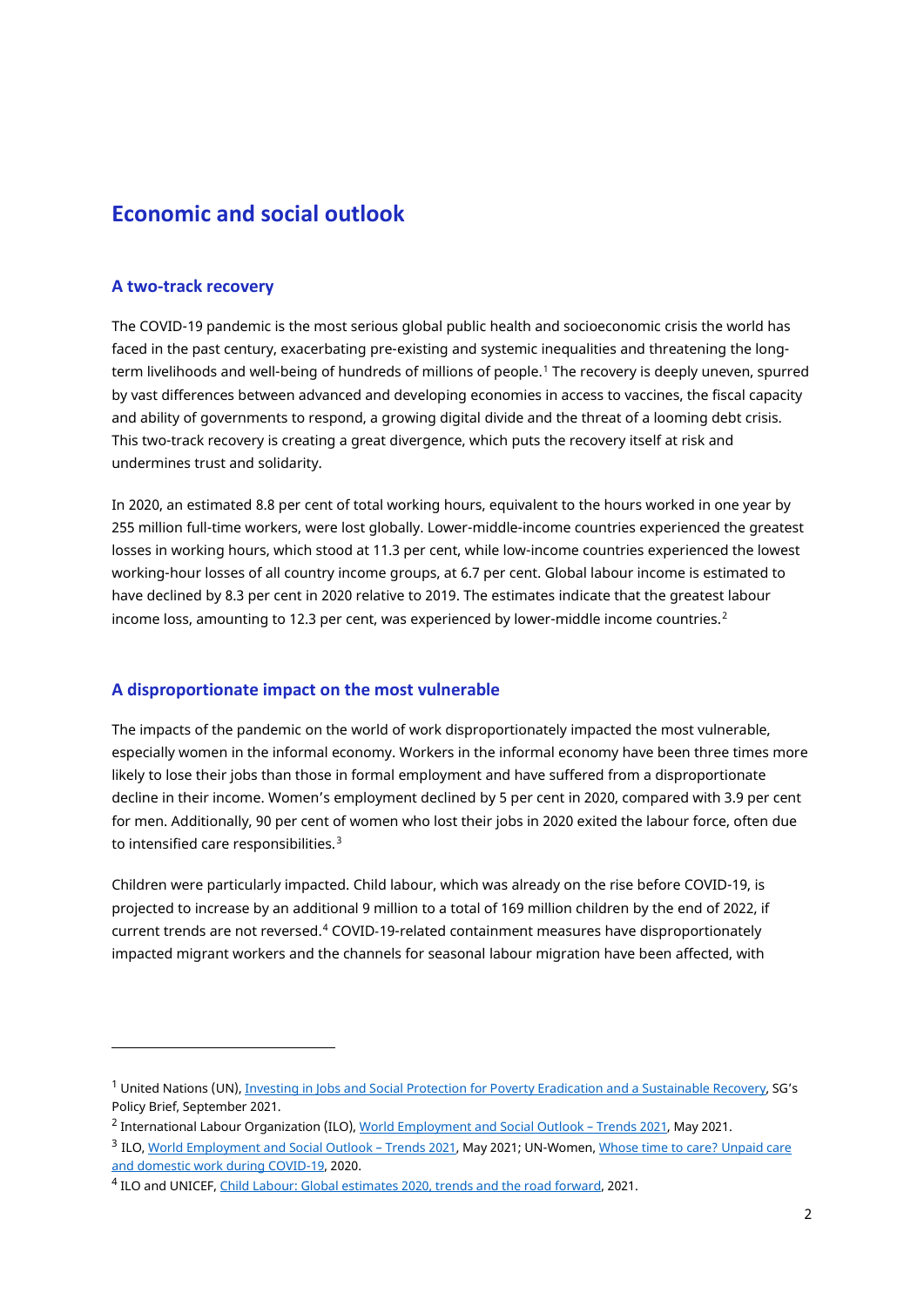implications for both the livelihoods of seasonal migrant workers and the business operations of their employers.<sup>[5](#page-4-0)</sup>

Governments across the world have implemented an unprecedented employment and social protection response to protect people's health, employment and incomes. Approximately 1,700 social protection and labour market measures were rolled-out. But while these measures acted as important shock absorbers, they remained insufficient to mitigate the full impact of the crisis and were mostly implemented in advanced economies, leaving 53.1 per cent of the global population unprotected - some 4.14 billion people. Despite the disproportionate impact of the crisis on women's employment and incomes, only 13 per cent of these measures were aimed at strengthening women's economic security and only 11 per cent provided support in the face of rising unpaid care demands.[6](#page-4-1) Additionally, in many countries, social protection measures, including income support, have been temporary or ad-hoc in nature and now risk being rolled-back despite their positive impact on poverty prevention and mitigation.<sup>[7](#page-4-2)</sup>

#### **A persistent and growing financing deficit in social protection**

The pandemic caused the financing gap for social protection to widen by approximately 30 per cent. To guarantee at least a basic level of social security through nationally defined social protection floors, lowermiddle-income countries would need to invest an additional US\$ 362.9 billion annually, and upper-middleincome countries a further US\$ 750.8 billion annually, equivalent to 5.1 and 3.1 per cent of their GDP, respectively. Low-income countries would need to invest an additional US\$ 77.9 billion annually, equivalent to 15.9 per cent of their GDP.<sup>[8](#page-4-3)</sup> The fiscal stimulus gap for economic and labour market recovery is also estimated at around US\$ 982 billion in low-income and lower-middle-income countries (US\$ 45 billion and US\$ 937 billion, respectively). This gap represents the resources that these countries need to match the average level of stimulus relative to working-hour losses in high income countries.<sup>[9](#page-4-4)</sup>

The persistent and growing financing gap has been further exacerbated by uneven levels of private investments and declining trade within and between countries. Medium-sized, small and micro-enterprises were 50 per cent more likely to face significant financial difficulties due to the crisis than their larger counterparts.<sup>[10](#page-4-5)</sup> Foreign direct investment declined by 42 per cent, remittances by 7 per cent<sup>[11](#page-4-6)</sup> and global trade by approximately 9 per cent in 2020, with trade in services decreasing 16.5 per cent.<sup>[12](#page-4-7)</sup>

<span id="page-4-0"></span><sup>5</sup> ILO[, World Employment and Social Outlook –](https://www.ilo.org/global/research/global-reports/weso/trends2021/WCMS_795453/lang--en/index.htm) Trends 2021, May 2021.

<span id="page-4-1"></span><sup>6</sup> United Nations Development Programme (UNDP) and UN-Women[, COVID-19 Global Gender Response Tracker](https://data.unwomen.org/sites/default/files/documents/Publications/UNDP-UNWomen-COVID19-Tracker-Factsheet-1.pdf)  [Factsheet,](https://data.unwomen.org/sites/default/files/documents/Publications/UNDP-UNWomen-COVID19-Tracker-Factsheet-1.pdf) March 2021.

<span id="page-4-3"></span><span id="page-4-2"></span><sup>7</sup> ILO, [World Social Protection Report 2020-22: Social Protection at the Crossroads –](https://www.ilo.org/wcmsp5/groups/public/@dgreports/@dcomm/@publ/documents/publication/wcms_817572.pdf) in Pursuit of a Better Future, 2021. <sup>8</sup> Ibid.

<span id="page-4-4"></span><sup>&</sup>lt;sup>9</sup> ILO, ILO Monitor: [COVID-19 and the World of Work,](https://www.ilo.org/global/topics/coronavirus/impacts-and-responses/WCMS_755910/lang--en/index.htm) 6th Edition, September 2020.

<span id="page-4-5"></span><sup>10</sup> ILO[, World Employment and Social Outlook –](https://www.ilo.org/global/research/global-reports/weso/trends2021/WCMS_795453/lang--en/index.htm) Trends 2021, May 2021.

<span id="page-4-6"></span><sup>&</sup>lt;sup>11</sup> United Nations Conference on Trade and Development (UNCTAD), *Investment Trends Monitor*, Issue 38, January 2021.

<span id="page-4-7"></span><sup>12</sup> UNCTAD[, Global Trade Update,](https://unctad.org/system/files/official-document/ditcinf2021d1_en.pdf) February 2021.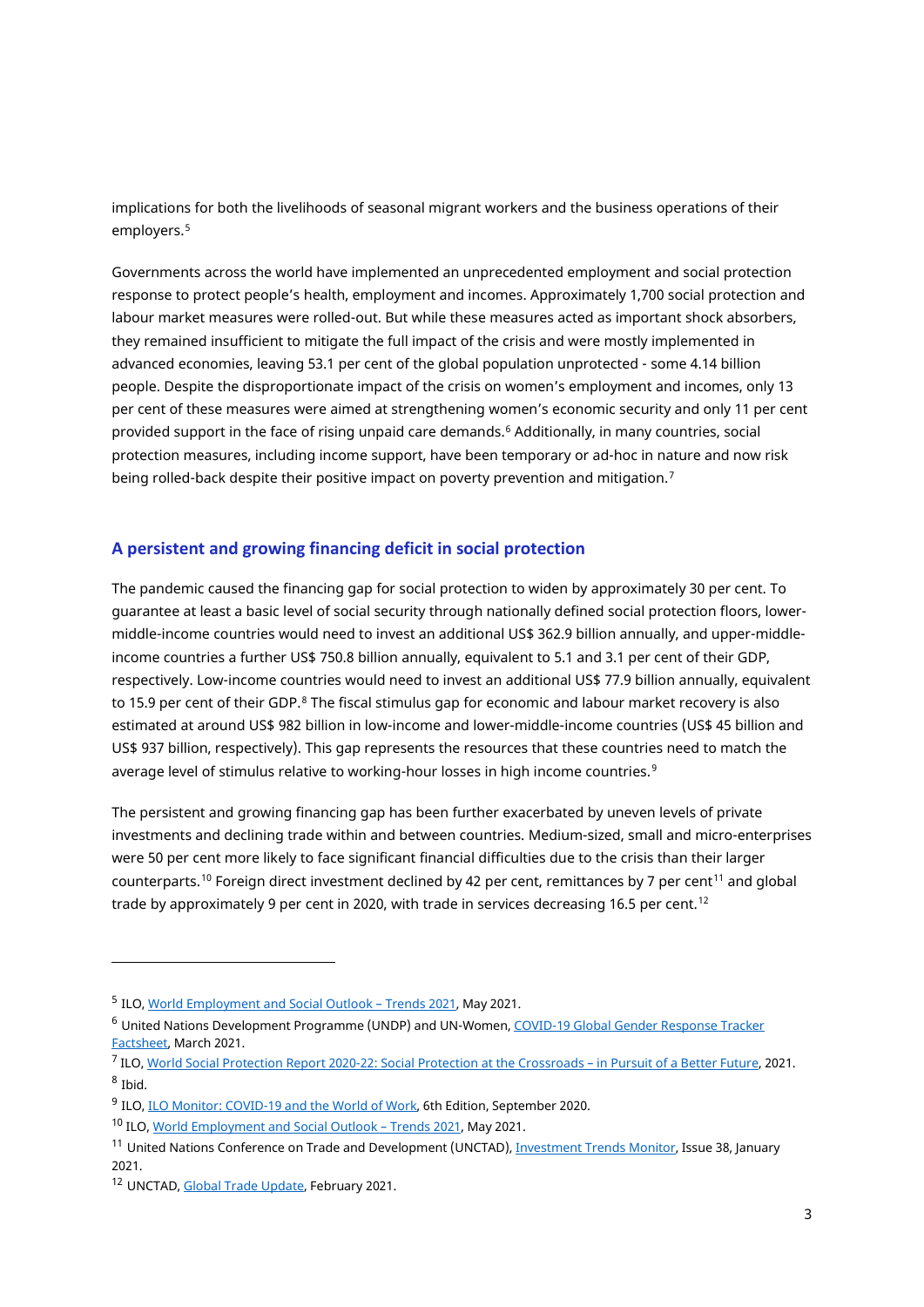These trends have placed even greater pressure on the fiscal capacity of developing countries, many already burdened by high debt levels, to implement stimulus response measures. While the global fiscal response to the crisis amounted to US\$ 16 trillion between March 2020 and March 2021[13](#page-5-0), this support has largely been rolled out in advanced economies, which were able to mobilize their social protection systems and labour market policies. Many developing countries, however, constrained by plunging revenues and rising debt burdens, were unable to mount a similar stimulus response. About 88 per cent of global government spending to mitigate the effects of the crisis during the early phase of the pandemic has been in advanced economies.[14](#page-5-1) The average stimulus per capita spending in developed countries was USD 10,000 compared to USD 20 in LDCs in 2020.[15](#page-5-2)

#### **A situation aggravated by the climate crisis**

Climate change and environmental degradation are likely to further compound these risks, as natural disasters wipe out years of development progress, undermine global employment and add to national debt burdens. An estimated 1.2 billion jobs depend on the environment, in particular in farming, fishing and forestry, the equivalent of 40 per cent of the global labour force.<sup>[16](#page-5-3)</sup> To protect livelihoods, it is essential that climate action and decent work are pursued in tandem to support a just transition towards the 1.5 degree target pledged at the Paris Climate Summit, while creating millions of new and decent employment opportunities in the growing net-zero economy. Comprehensive social protection systems will facilitate a green and just transition, as they can improve the resilience of people and countries affected by climate hazards while promoting the ecological transformation needed to mitigate the scale of global warming. Further, to tackle gender segregation and inequalities in the world of work, social protection and labour market measures must be carefully designed to ensure that women are among the beneficiaries from new green jobs.

It is time to show solidarity and to increase investments in universal social protection, decent work and gender equal societies. These areas of priority require committed financing from all sources for the short, medium and long term.

### **National strategies for human-centred recovery**

At the 109th International Labour Conference in June 2021, representatives of governments, employers' and workers' organisations of the ILO's 187 Member States adopted a Global Call to Action for a humancentred recovery from the COVID-19 crisis that is inclusive, sustainable and resilient. The Global Call commits the ILO's constituents to place the aim of decent work, the needs of the most vulnerable and

<span id="page-5-0"></span><sup>13</sup> International Monetary Fund (IMF), [Fiscal Monitor,](https://www.imf.org/en/Publications/FM/Issues/2021/03/29/fiscal-monitor-april-2021#Full%20Report) April 2021.

<span id="page-5-1"></span><sup>14</sup> ILO, ILO Monitor: [COVID-19 and the World of Work,](https://www.ilo.org/wcmsp5/groups/public/---dgreports/---dcomm/documents/briefingnote/wcms_749399.pdf) 5th Edition, June 2020.

<span id="page-5-2"></span><sup>15</sup> UN, [Investing in Jobs and Social Protection for Poverty Eradication and a Sustainable Recovery,](https://www.un.org/sites/un2.un.org/files/sg_policy_brief_on_jobs_and_social_protection_sept_2021.pdf) SG's Policy Brief, September 2021.

<span id="page-5-3"></span><sup>16</sup> ILO[, World Employment Social Outlook: Greening with jobs,](https://www.ilo.org/wcmsp5/groups/public/---dgreports/---dcomm/---publ/documents/publication/wcms_628654.pdf) 2018.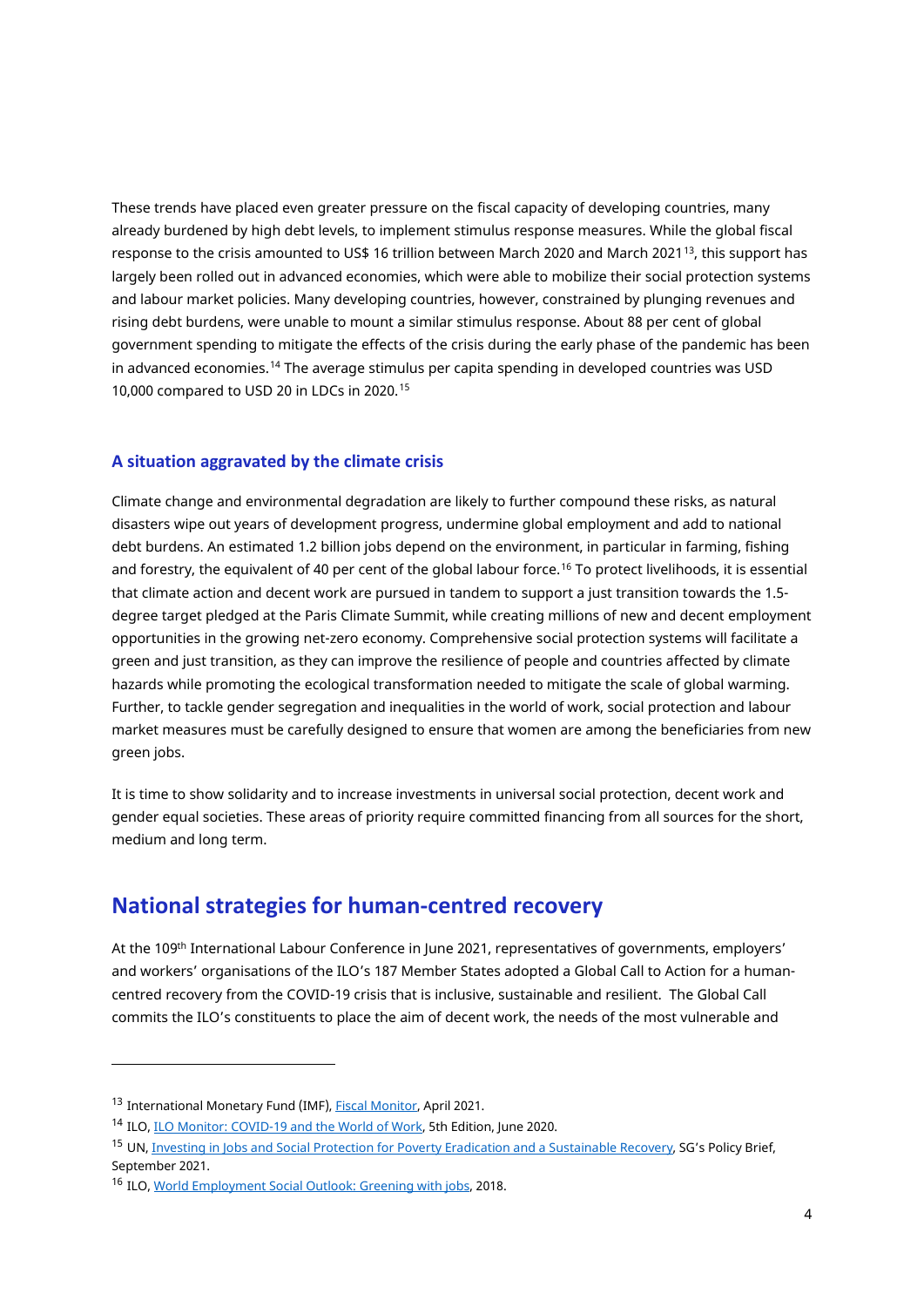hardest hit by the pandemic and support for sustainable enterprises, employment and incomes at the heart of national strategies to build forward better from the crisis.<sup>[17](#page-6-0)</sup>

A human-centred recovery from the crisis calls for inclusive economic growth and employment, protection of all workers, universal social protection and social dialogue, not only to improve people's living standards and reduce inequalities, but to empower people to navigate the challenges imposed by a rapidly changing world of work and by the green transition required to meet the goal of net zero emissions by 2050.

#### **The high road to social protection**

Countries stand at a crossroad, facing a choice over the future of their social protection strategies.[18](#page-6-1) Based on the lessons learnt from the COVID-19 crisis, many countries have taken the first step towards a 'high road' in support of a human-centred and resilient recovery by investing in universal, comprehensive, adequate and sustainable social protection systems, in line with human rights principles and international social security standards. Without adequate financing and political will, however, governments could fall back on a 'low-road' turn, marked by minimal benefits and wide coverage gaps. Moreover, COVID-19 presents a critical opportunity to ensure that social protection strategies are inclusive, leave no one behind and have the capacity to respond to multiple and compounding crisis effectively. The policy window for embarking on a high-road strategy in support of robust social protection systems will not remain open indefinitely. Governments must seize upon the momentum created by the current crisis to make rapid progress towards universal social protection systems while preparing themselves for present and future challenges.

#### **The green road to decent work and social justice**

A green and just transition holds massive potential for all countries, particularly by investing in more sustainable and diversified economies as well as in the creation of new productive employment opportunities.

Such investments are crucial for rural economies, which account for more than two in five of the world's workers, who often work informally. Expanding green infrastructure in rural areas would help small-scale farmers to have access to renewable energies and enhance productivity and sustainability, which are key to the creation of decent work and poverty reduction. Combined with better access to digital technology, these investments will facilitate the transition to formal employment.

<span id="page-6-0"></span><sup>17</sup> ILO[, Resolution concerning a Global Call to Action for a human-centred recovery from the COVID-19 crisis that is](https://www.ilo.org/wcmsp5/groups/public/---ed_norm/---relconf/documents/meetingdocument/wcms_806092.pdf)  [inclusive, sustainable and resilient,](https://www.ilo.org/wcmsp5/groups/public/---ed_norm/---relconf/documents/meetingdocument/wcms_806092.pdf) 109<sup>th</sup> ILO, June 2021.

<span id="page-6-1"></span><sup>18</sup> ILO[, World Social Protection Report 2020-22: Social Protection at the Crossroads –](https://www.ilo.org/wcmsp5/groups/public/@dgreports/@dcomm/@publ/documents/publication/wcms_817572.pdf) in Pursuit of a Better Future, 2021.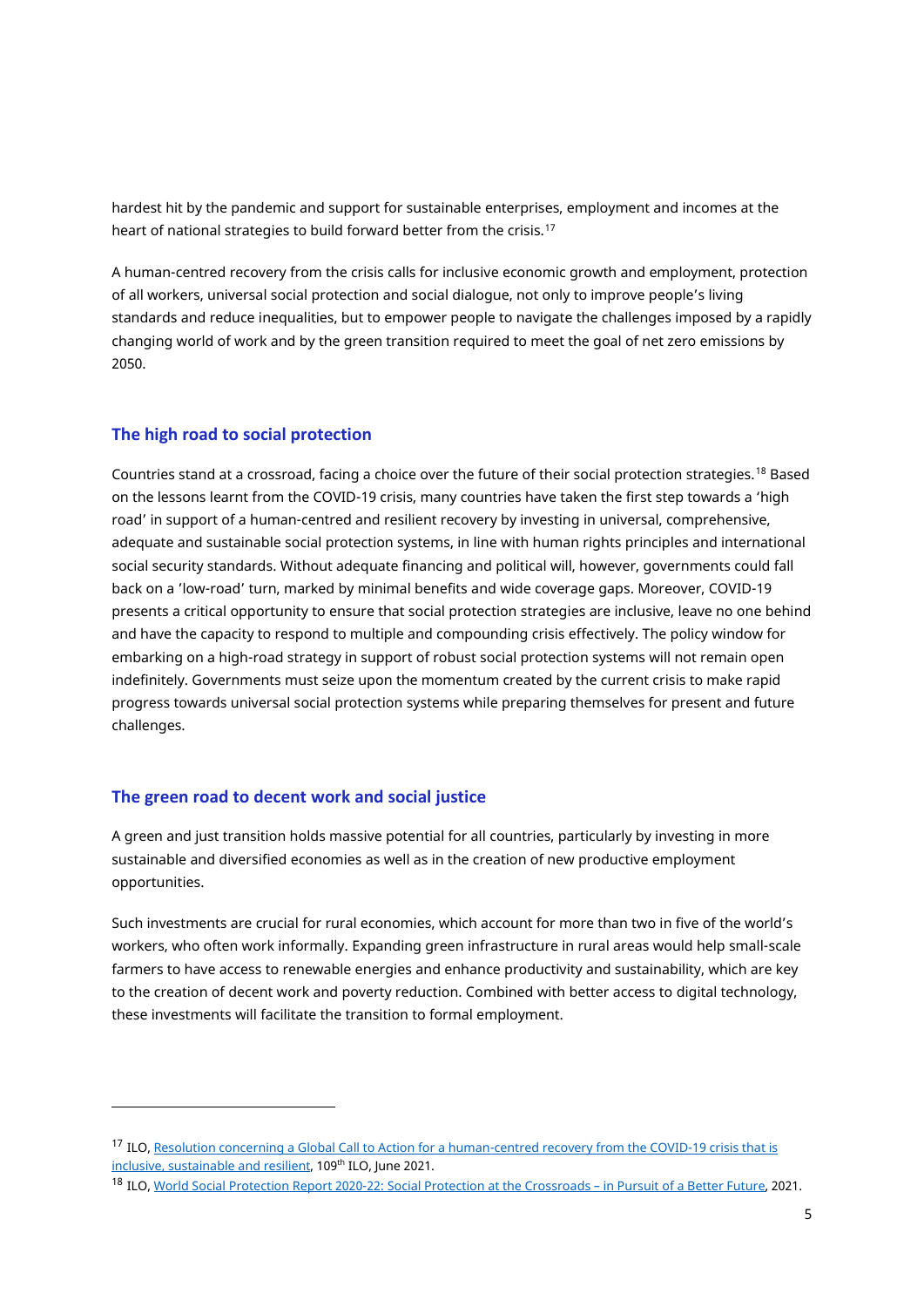To benefit from these opportunities, the transition to renewable energy-based economies will require comprehensive packages of support for countries and regions that rely heavily on revenues and work generated by the fossil fuel industry. The financing needs are significant, but these investments would yield enormous returns in the long-term, adding 4 per cent to Global Domestic Product (GDP) by 2030, while potentially generating over 100 million jobs by 2030. [19](#page-7-0) With women accounting for 32 per cent of the renewable energy workforce compared with 22 per cent for the overall energy sector, the transition could also contribute significantly to closing the gender employment gap if well-designed policies and targeted funding are put in place.

A just transition is thus necessary to seize the benefits of this economic transformation, while effectively managing its risks. Investing in social protection, productive employment, re-skilling and up-skilling in support of the green economy will be essential in that regard and to protect populations at increased risk of climate-related hardship.

# **A Global Accelerator for Jobs and Social Protection**

To enhance multilateral cooperation to achieve the goals of a human-centred recovery from the COVID-19 crisis that is inclusive, sustainable and resilient, the UN Secretary-General has announced the launch of a Global Accelerator for Jobs and Social Protection, together with the ILO and in close collaboration with other United Nations entities, governments, social partners, the private sector and civil society. It is an initiative to enhance multilateral cooperation in the social sphere, in line with the Secretary-General's report, *Our Common Agenda*. The Accelerator builds upon pre-existing initiatives with the aim of bringing stakeholders together to achieve universal social protection and green and job-rich economic development, and put the world back on track to achieve the UN 2030 Sustainable Development Agenda.

The Accelerator aims to create at least 400 million jobs, primarily in the green and care economies, and extend social protection floors to the 4.14 billion men, women and children currently not covered by any social protection measure by 2030. This would require:

- US\$ 982 billion in fiscal stimulus measures to respond to the immediate labour market shocks of the crisis and to support a just transition, building systems when needed; and
- US\$ 1.2 trillion annually for social protection floors in low- and middle-income countries.

The investments required should be generated from a combination of domestic and international resources, with social protection and just transition a focus in the attribution of additional finance. [20](#page-7-1) In this context, the IMF's unprecedented general allocation of Special Drawing Rights (SDRs) of US\$650 billion to foster the resilience and stability of the global economy needs to be rechannelled by their initial recipients, mostly the advanced economies, to those countries and purposes that need it the most.

<span id="page-7-0"></span><sup>19</sup> ILO[, Skills for a greener future: A global view,](https://www.ilo.org/wcmsp5/groups/public/---ed_emp/documents/publication/wcms_732214.pdf) 2019.

<span id="page-7-1"></span><sup>&</sup>lt;sup>20</sup> UN[, Investing in Jobs and Social Protection for Poverty Eradication and a Sustainable Recovery,](https://www.un.org/sites/un2.un.org/files/sg_policy_brief_on_jobs_and_social_protection_sept_2021.pdf) SG's Policy Brief, September 2021.